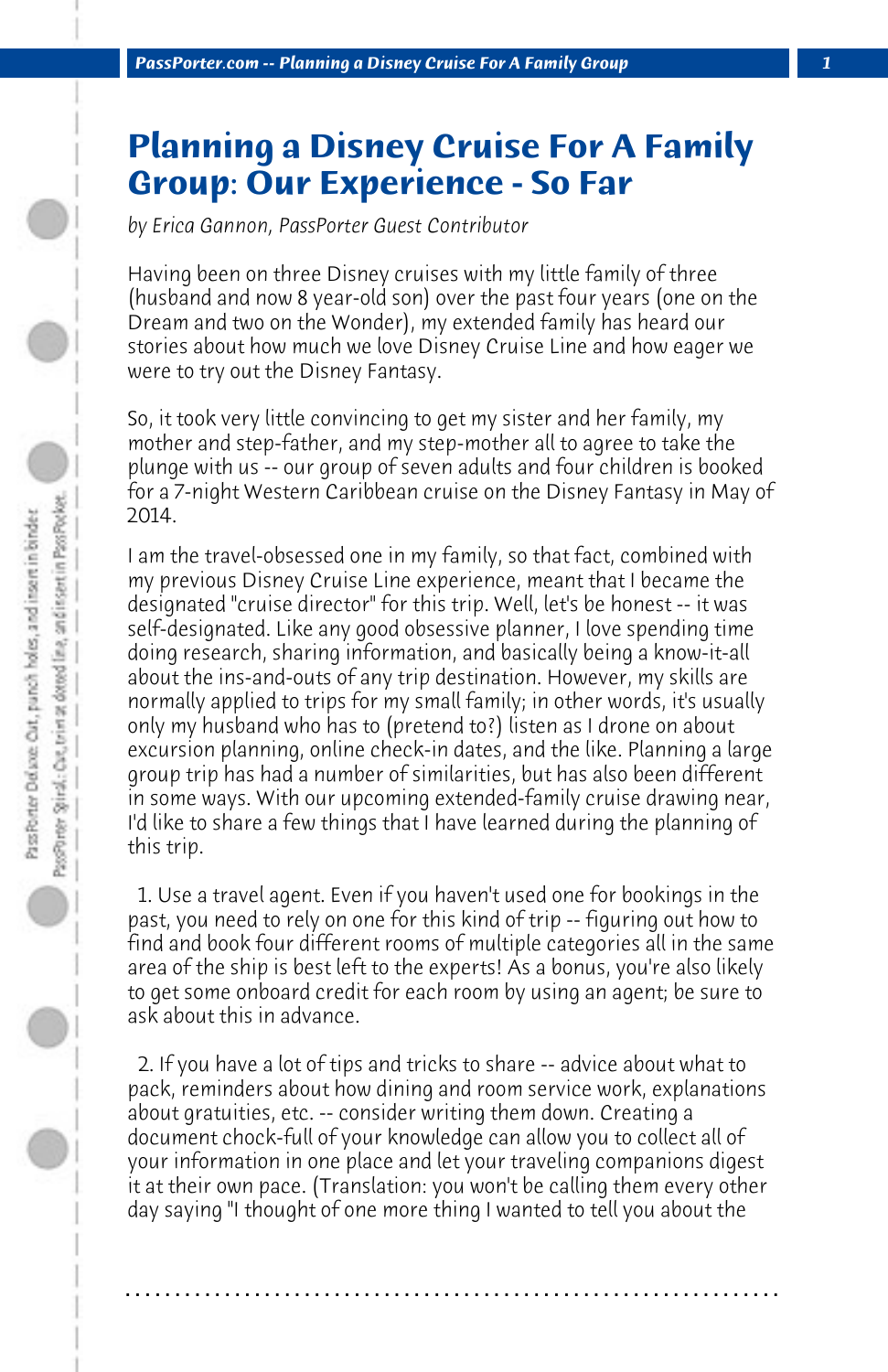cruise.") I turned all of my advice into a colorful "newsletter" (using a pre-made Word newsletter template) -- complete with photos from our previous cruises -- that I printed and gave to my family members as one component of a cruise basket at Christmas.

3. If you, like me, are a planner, remember that not everyone wants to plan as much as you do. They may not want to hear what you found out about a port six months in advance. However, they may come to you one or two months before your sail-date and be a lot more interested! If there is an excursion or other activity that you want to reserve well in advance, simply tell your travel-mates what you plan to do and ask if they'd like to join in. There's no need for them to make a decision if they aren't ready to do so, but there's also no reason for you to worry that you'll miss out on something important to you simply because other folks aren't ready to book.

 4. Keep others in your group informed about important deadlines. For many of us, the most important date is the first day of online check-in, because this determines your Port Arrival Time. This is one area where you may want to offer a few reminders to ensure that everyone gets the Port Arrival Time that they want -- which, at least for me, is "as early as possible because I want to be on that ship!" In a nutshell, each room has to do an individual online check-in and choose a Port Arrival Time. (Note that previous Disney cruisers will be able to do online check-in at an earlier date than new cruisers.) The sooner you do the check-in, the more likely you are to be able to snag an early arrival time, which means a lower boarding group number and therefore an earlier boarding. Each room is tied to its own boarding group number, and while you can wait and board along with those who have later numbers, it doesn't work the other way. Since my group planned to board together, and it was important (to me at least!) that we board as early as possible, I was willing to pester a bit with a reminder e-mail and a follow-up to make sure that each room completed the online check-in. And it worked - early Port Arrival Times for everyone!

 5. Communicate with your travel party about important things that will affect the entire group. For example, you'll need to agree on your dining time -- early or late seating? My immediate family has always done late seating, and that has worked for us, but a few others in our party really felt like late seating would be difficult for their families. So, we're giving early seating a try. Who knows? We might decide we like it! Another important question is how much time does everyone want to spend with the larger group? Do people expect to do excursions together, and if so, how will the excursions be chosen? It's unrealistic to expect everyone in a large group to be interested in the same thing -- if it happens, then great, but don't count on it! In my group, I did some research about

**. . . . . . . . . . . . . . . . . . . . . . . . . . . . . . . . . . . . . . . . . . . . . . . . . . . . . . . . . . . . . . . . . .**